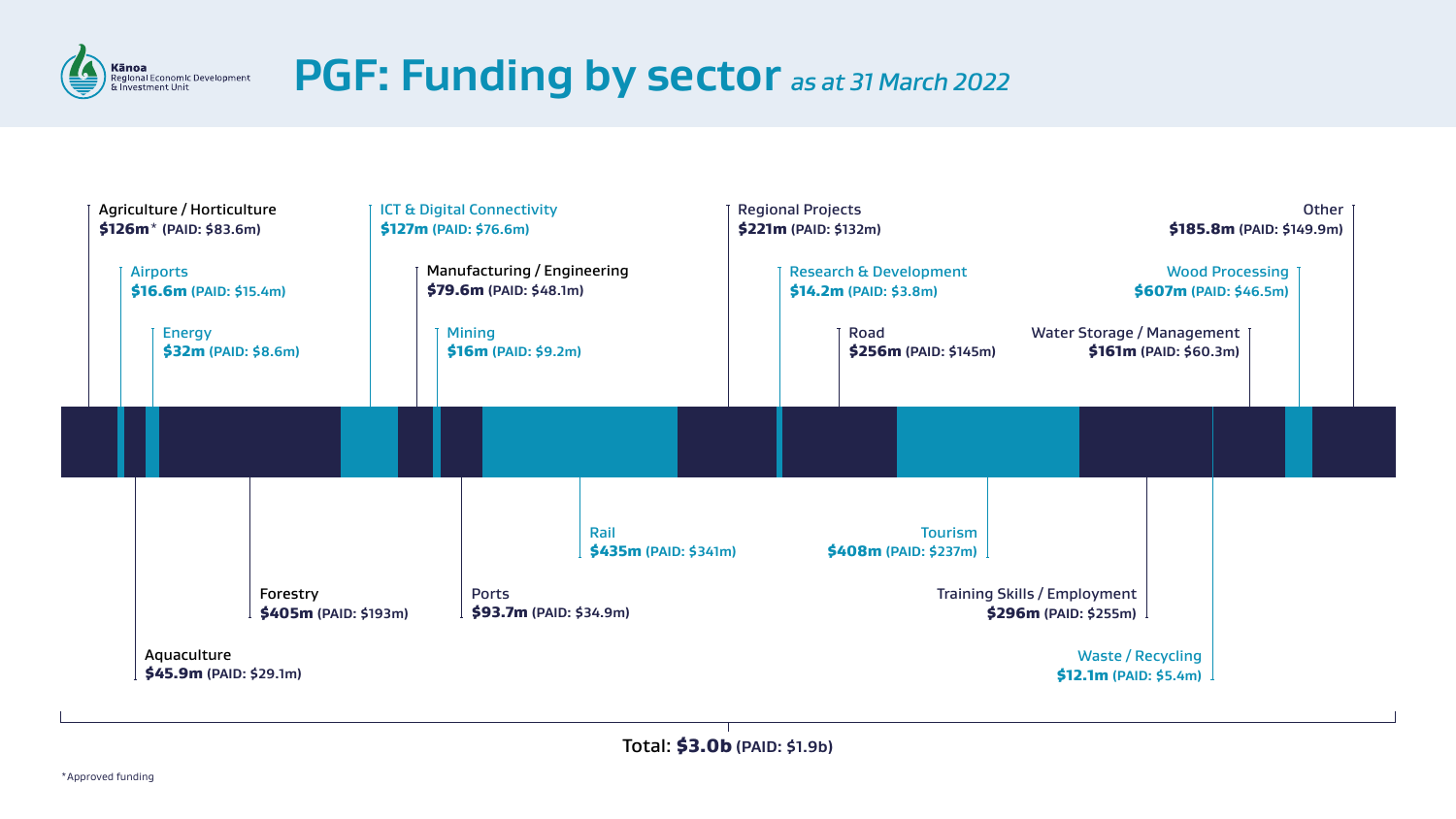

### Kānoa<br>Regional Economic Development<br>& Investment Unit